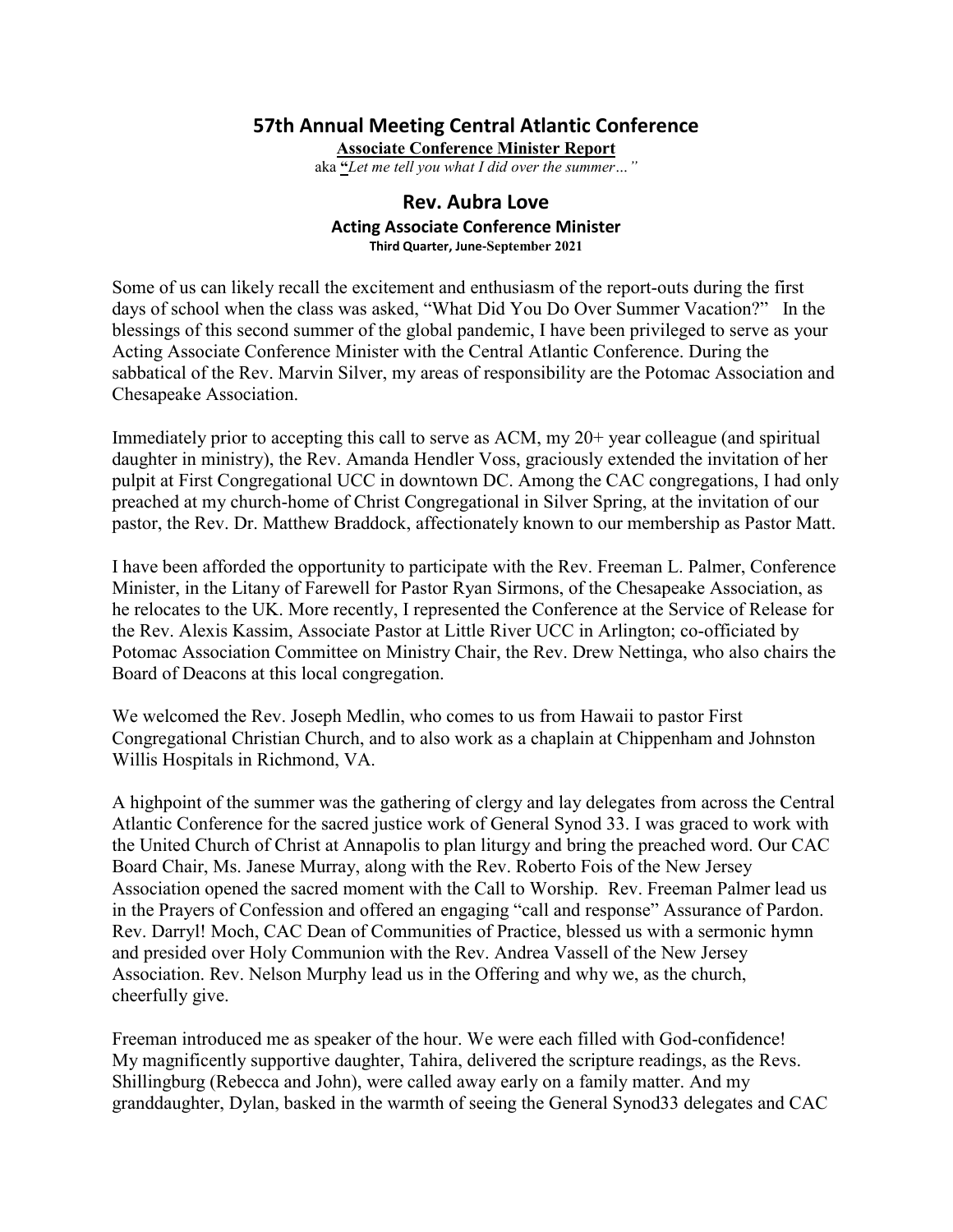pastors collectively leading a culturally blended worship with the lay leaders and music ministry at UCC-Annapolis. Our UCC Annapolis congregation testified to the healing balm of hosting this CAC-- General Synod 33, worship the week after bidding farewell to their beloved pastor and his family.

A significant checkpoint for my healthy work/life balance can be partially attributed to my Community of Practice folks and our able facilitator, the Rev. Sid Fowler. Thank you, small circle of compassionate clergy colleagues in transition. Highly recommended!

I worshipped at New Covenant UCC where Pastor Brian Murray and Ms. Janese Murray, First Lady Extraordinaire, lead a hospitable and welcoming congregation in Baltimore. Also, visited a slew of faithful congregations to include Pastor Holly Jackson's UCC of Seneca Valley, with the Rev. Dr. Suzanne Adele Schmidt preaching with her husband, Dan, serving as liturgist. Also, worshipped at Bethel UCC with Rev. Carolyn Richar, preaching after the farewell of our pioneering woman, the Rev. Anne Holmes.

I was honored with a Meet & Greet, hosted by the Rev. Francine Vinson and the beautiful and sacred ensemble of the African American Women in Ministry. I collaborated with the CAC Conference Staff whose super-powers reside in allowing God's grace to manifest despite our human imperfection. My unspeakable gratitude to Tristan, Rev. Darryl!, Angie, Ginger, Nelson, Kecia and Freeman Palmer. While my time was limited with Potomac Association ACM, the Rev. Marvin Silver and the Rev. Sheresa Simpson Rice, ACM Shenandoah and Catoctin Associations, I am very hopeful about the directions that their ministries are taking.

I have been enriched by the insightful conversations with our young, brilliant leadership of Peoples Congregational Church, Pastor Brandon Harris and the Rev. Mahogany Thomas, Executive Minister. I was beseeched to bring my nonprofit finance experience and counsel on a budget process, with The Rev. Lindsay Franklin who sought to affirm the mutuality of our experiences of being "new" to CAC Conference leadership. I commend Lindsay on her recent ordination and enthusiasm about making a difference!

Thanks be to God, for all the dedicated Moderators of our local Church Councils, too numerous to mention in this report, but not too many to hold in prayer, (they know who they are). And surely, God knows and "is not unrighteous to forget their work and labor of love…" (Hebrews 6:10)

Thursday mornings found me at the throne of Grace with my siblings of the New Jersey Association, breaking the isolation that can sometimes define pastoral leadership…even for our married and partnered leaders. Many of these prayer partners live well into identities within the scope of BIPOC, LGBTQIA2S+; often sharing health challenges, aspirations, and even permanent disabilities, while thriving fully in ministry. The Rev. Ron Verblaauw hosts this weekly prayer vigil and Rev. Nelson Murphy, ACM New Jersey Association, lends wisdom and depth, as Rev. Roberto Fois fills in often with the Chat function while other participants come and go. This time buoyed me as I was attending my church-home less frequently to worship with Association congregations, as a means of staying in touch with each of our CAC pastors.